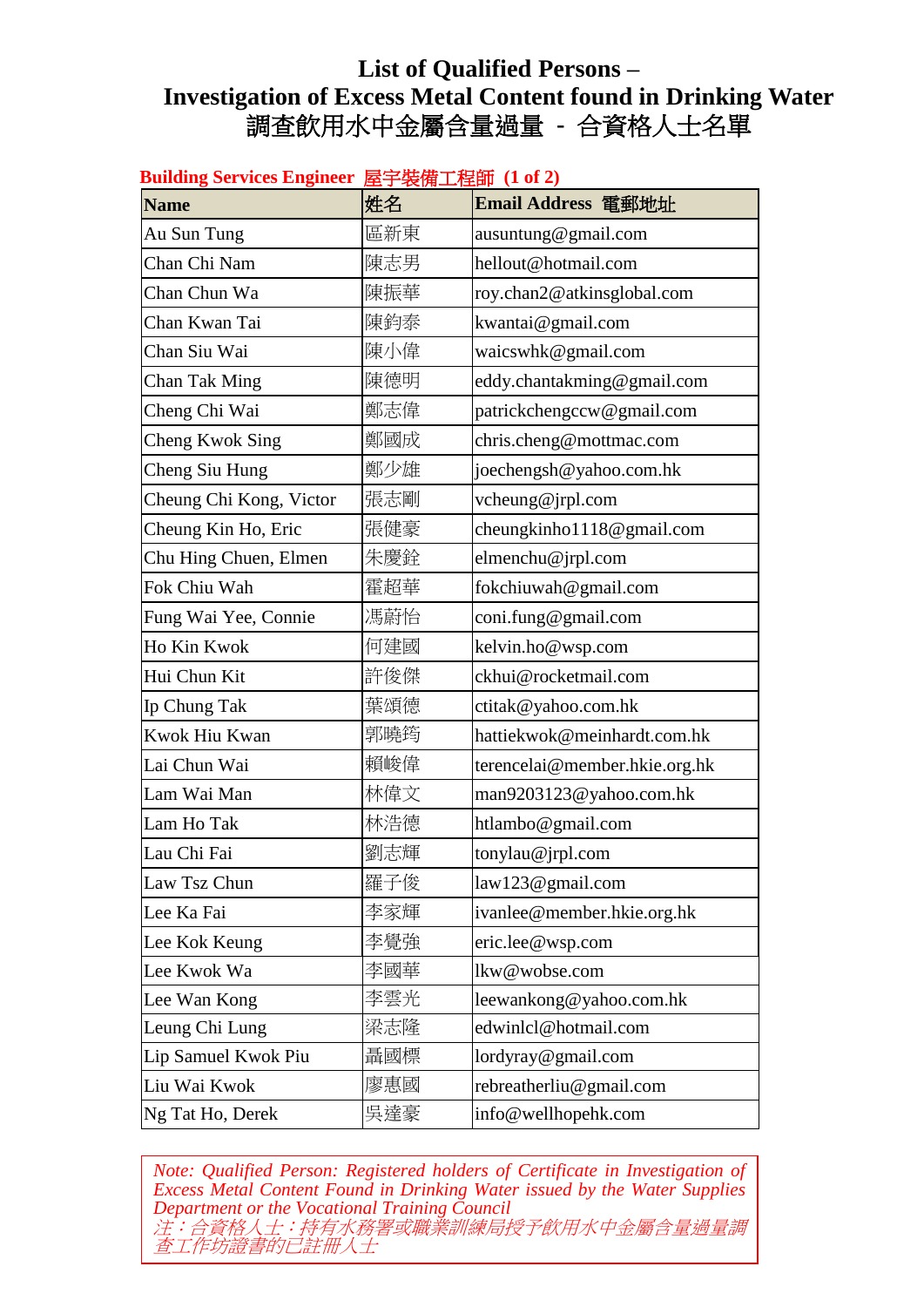| 全寸  农  用工  任  i  (4 UL 4) |                           |
|---------------------------|---------------------------|
| 姓名                        | Email Address 電郵地址        |
| 鄧社堅                       | kelvintang.hkie@yahoo.com |
| 尹梓光                       | martinwan@yahoo.com       |
| 黃志明                       | Chi-Ming. Wong@wsp.com    |
| 黃俊英                       | zackcywong@yahoo.com.hk   |
| 黃家俊                       | benwong@billionp.com      |
| 黃斯敏                       | wsmandi@gmail.com         |
| 楊嘉智                       | tbs168k@yahoo.com         |
| 容學球                       | hkyung@jrpl.com           |
| 翁家昌                       | kcyung1638@yahoo.com.hk   |
|                           |                           |

#### **Building Services Engineer** 屋宇裝備工程師 **(2 of 2)**

**List of Qualified Persons**  注:合資格人士:持有水務署或職業訓練局授予飲用水中金屬含量過量調 查工作坊證書的已註冊人士 **–***Note: Qualified Person: Registered holders of Certificate in Investigation of Excess Metal Content Found in Drinking Water issued by the Water Supplies Department or the Vocational Training Council*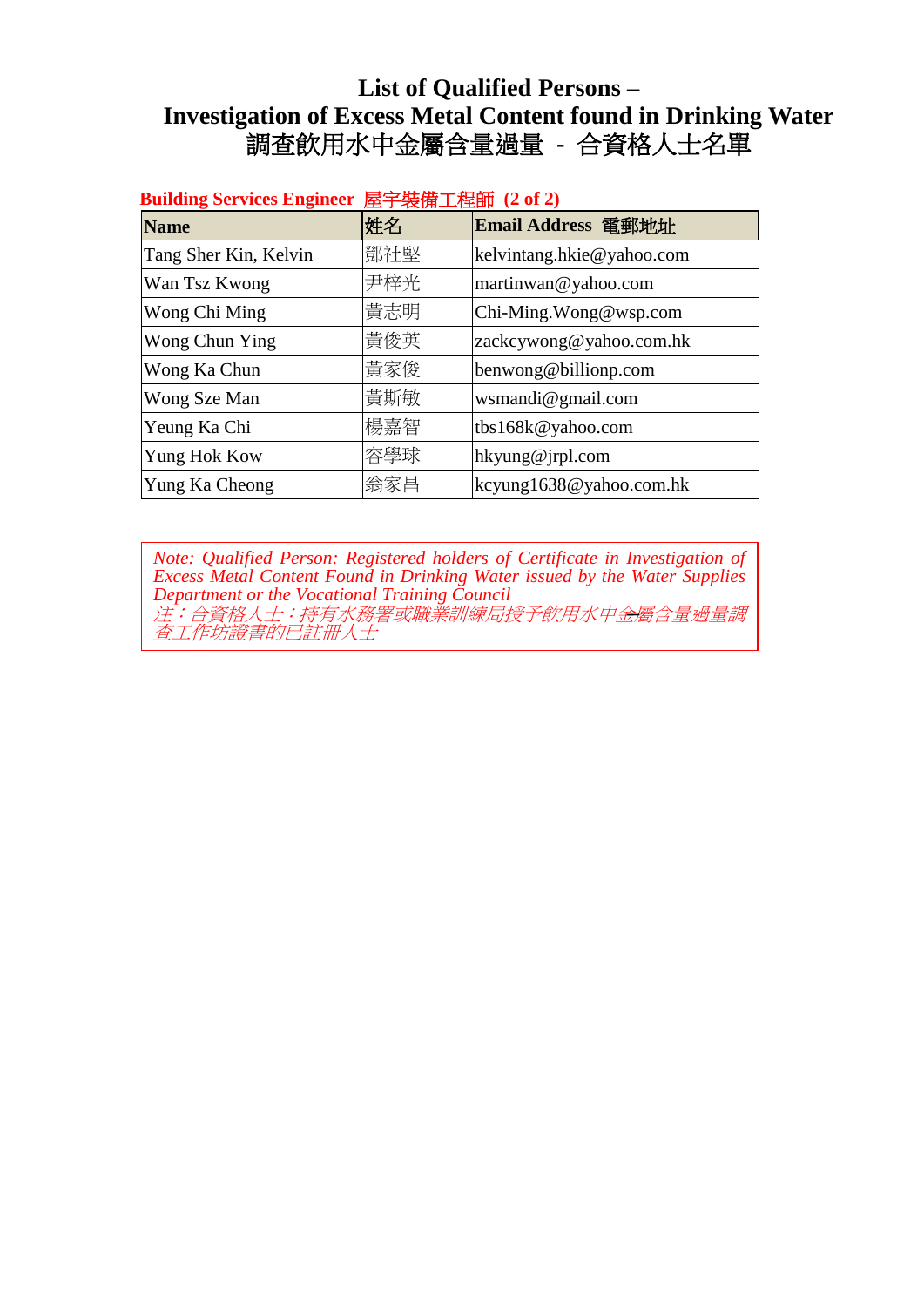# **Investigation of Excess Metal Content found in Drinking Water**  調查飲用水中金屬含量過量 **-** 合資格人士名單

|  | Building Surveyor 屋宇測量師(1 of 2) |  |
|--|---------------------------------|--|
|--|---------------------------------|--|

| $\sim$                |     |                             |
|-----------------------|-----|-----------------------------|
| <b>Name</b>           | 姓名  | Email Address 電郵地址          |
| Au Pak Kin            | 區柏堅 | andyau@rssurveyors.com      |
| Chan Ka Ho            | 陳嘉豪 | lungto27@gmail.com          |
| Chan Ka Lok           | 陳家樂 | lok@iconcity.com.hk         |
| Chan Tze Kin          | 陳子健 | ken.tk.chan@gmail.com       |
| Chan Wai Chin         | 陳偉展 | stl18073@yahoo.com          |
| Cheng Ka Fu           | 鄭嘉富 | keithcheng@dclhk.com.hk     |
| Cheng Wai Lun         | 鄭偉倫 | thomascheng@fdbhk.com       |
| Cheung Man Wah, Fandy | 張敏燁 | fandy@pwlsurveyors.com      |
| Chiu Chi Pun          | 趙之斌 | edmundcp@yahoo.com          |
| Choi Wing Lung        | 蔡詠龍 | laurencechoi@dclhk.com.hk   |
| Chong Ho Chuen, Tony  | 莊浩銓 | tony.chong@hk.issworld.com  |
| Fan Yui Cheung        | 范銳翔 | stevenfan@trustyhk.com      |
| Fung Wai Cheong       | 馮偉昌 | fredfung@kcsprj.com         |
| Ho Kui Yip            | 何鉅業 | vincentho@freevision.com.hk |
| Kwok Chi Wai          | 郭志偉 | ivankwok@freevision.com.hk  |
| Kwok Pak Wai, Jeffrey | 郭柏威 | jeffrey@kcsprj.com          |
| Lai Pak Wei           | 黎伯偉 | lai_wallace@hotmail.com     |
| Lam Kam Chuen         | 林錦全 | kclam@meinhardt.com.hk      |
| Lau Kai King, Johnny  | 劉啟勁 | johnny@pwlsurveyors.com     |
| Lau Wing Shan         | 劉詠珊 | jo.lau@amplesurveyor.com    |
| Lau Wing Wai          | 劉永威 | patricklau@trustyhk.com     |
| Law Fuk Chuen         | 羅福全 | ivanlaw@freevision.com.hk   |
| Lee Kit Cheong        | 李傑昌 | peterlee@rssurveyors.com    |
| Lee Tsz Ho            | 李子豪 | kennethlee@hpahk.com        |
| Leung Chi Hang, Joy   | 梁志珩 | joy.leung@hk.issworld.com   |
| Leung Ho Man          | 梁浩文 | mikeleung@chc.com.hk        |
| Leung Kin Tak         | 梁建德 | eddie.leung@hk.issworld.com |

 *Excess Metal Content Found in Drinking Water issued by the Water Supplies Note: Qualified Person: Registered holders of Certificate in Investigation of Department or the Vocational Training Council* 注:合資格人士:持有水務署或職業訓練局授予飲用水中金屬含量過量調查 工作坊證書的已註冊人士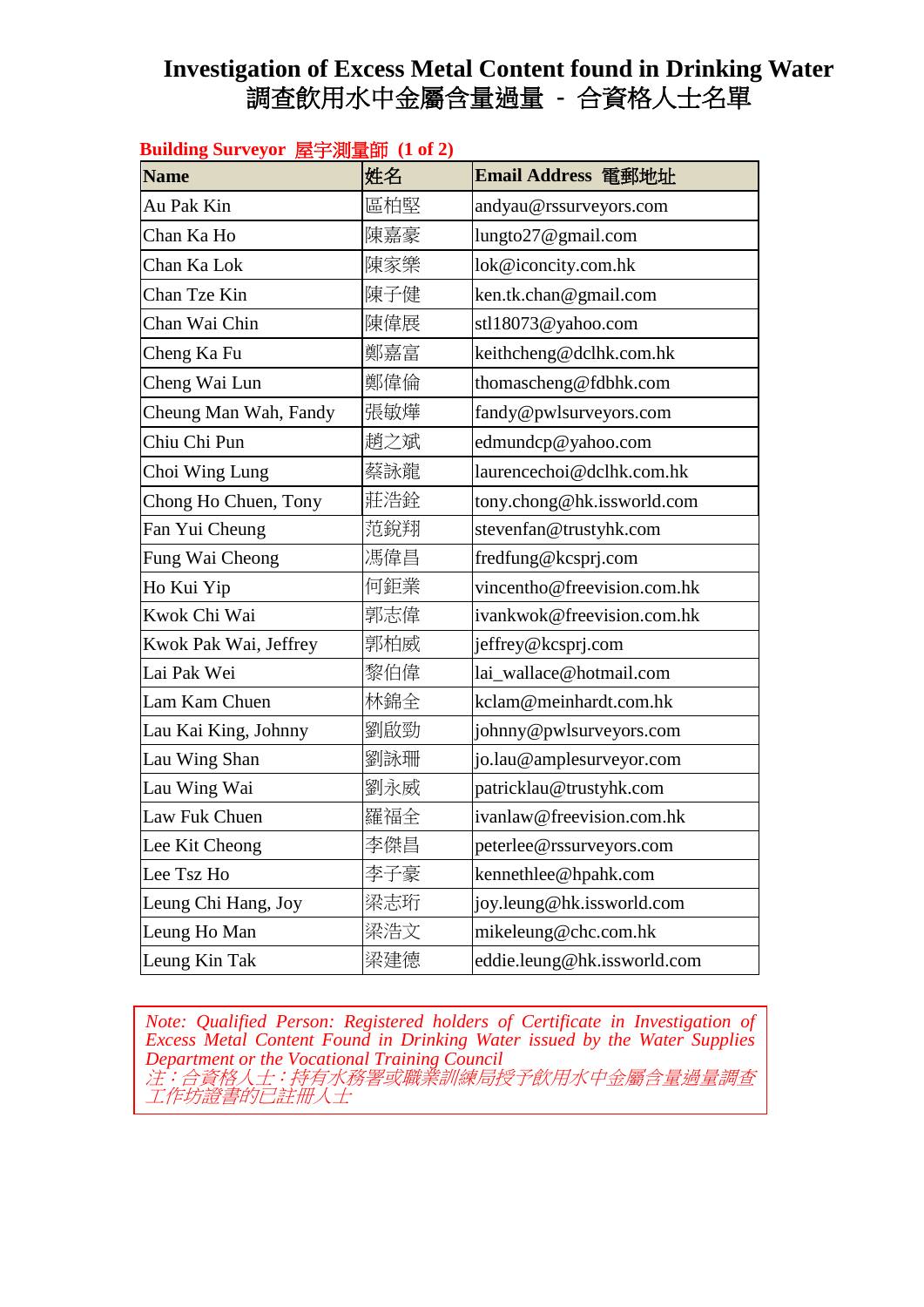| Building Surveyor 至于冽重即(2 of 2)<br><b>Name</b> | 姓名  | Email Address 電郵地址           |
|------------------------------------------------|-----|------------------------------|
|                                                | 龐耀寶 |                              |
| Pong Yiu Po, Daniel                            |     | danielpong@wangfugroup.com   |
| Poon Ka Kwong                                  | 潘嘉光 | kkpoon@multiple.com.hk       |
| Poon Wai Lam, William                          | 潘威林 | william@pwlsurveyors.com     |
| Poon Ying Cheong                               | 潘英昌 | anthony_yc_poon@yahoo.com.hk |
| Poon Yiu Wai                                   | 潘耀威 | winsonpoon@iconcity.com.hk   |
| So Man Ho, Kevin                               | 蘇文豪 | kevinso@iconcity.com.hk      |
| Soo Hon Pan                                    | 蘇漢斌 | honpansoo@gmail.com          |
| Tam Yiu Sang                                   | 譚耀生 | jystam@hotmail.com           |
| Tang Shing Kit                                 | 鄧城傑 | philip.tang@shuion.com.hk    |
| Tang Yuk Tim                                   | 鄧玉添 | info@teamtang.com.hk         |
| <b>Tsang Fung</b>                              | 曾峰  | danieltsang@dclhk.com.hk     |
| Tsang Tat Ming, Jacob                          | 曾達明 | mds@johnyip.net              |
| Tse Chun Ming                                  | 謝駿銘 | tsecming@yahoo.com.hk        |
| Tse King Fai                                   | 謝景輝 | jasonkftse@yahoo.com.hk      |
| Tse Wing Ho, Jeremy                            | 謝永豪 | jeremytse@rssurveyors.com    |
| Wong Ka Kui                                    | 王家駒 | kuikinghk@gmail.com          |
| Wong Kam Sing                                  | 黃錦成 | kswong@swa.com.hk            |
| Wong Kwok Chi, Raymond                         | 黃國賜 | raymond@multiple.com.hk      |
| Wong Kwok Keung                                | 王國強 | kkwong@savills.com.hk        |
| Wong San                                       | 黄山  | samsonwong@swa.com.hk        |
| Wong Wing Cheung, Dennis                       | 黃永昌 | denniswong@iconcity.com.hk   |
| Yan Ting Kwan                                  | 殷婷筠 | sarayan@freevision.com.hk    |
| Yeng Hiu Ching                                 | 楊曉晴 | chelseayeng@kcspri.com       |
| Yeung Ching Yuen, Jackie                       | 楊靜遠 | jackieyeung@meinhardt.com.hk |
| Yeung Tsz Chung                                | 楊子聰 | marlistyeung@kcsprj.com      |
| Yip Ho Yin, John                               | 葉浩然 | mds@johnyip.net              |

### **Building Surveyor** 屋宇測量師 **(2 of 2)**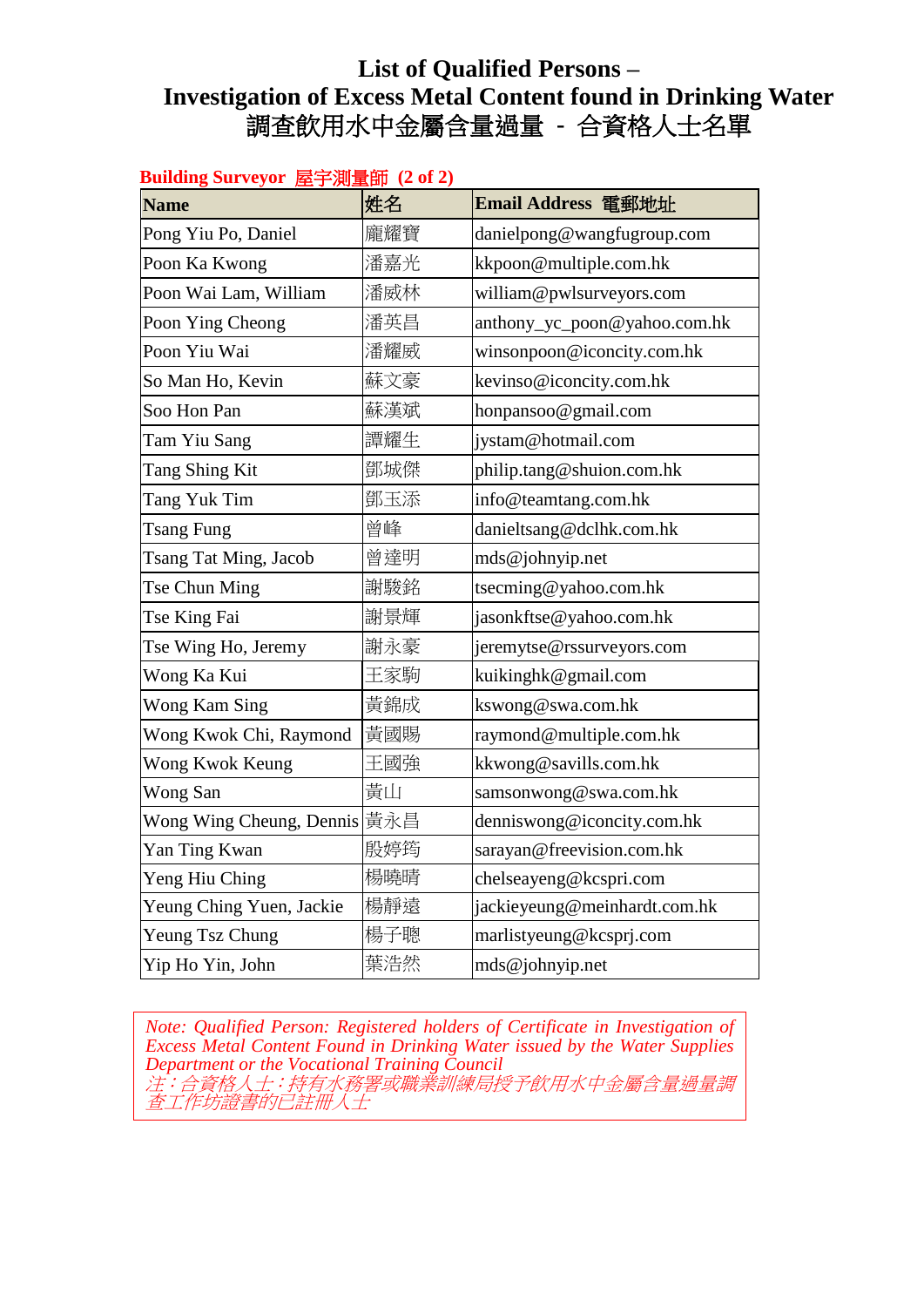#### **Licensed Plumber** 持牌水喉匠 **(1 of 5)**

| <b>Name</b>             | 姓名  | Email Address 電郵地址          |
|-------------------------|-----|-----------------------------|
| Au Sun Tung             | 區新東 | ausuntung@gmail.com         |
| Chan Cheuk Yin          | 陳卓然 | chancheukyin2008@gmail.com  |
| Chan Chi Ming           | 陳志明 | ccm9415@yahoo.com.hk        |
| Chan Chi Wai            | 陳志威 | ivanchan@krueger.com.hk     |
| Chan Chun To            | 陳俊韜 | benny99119@yahoo.com.hk     |
| Chan Hei Ching          | 陳喜正 | michael@ksml.hk             |
| Chan Ka Ho              | 陳家豪 | barryckh@gmail.com          |
| Chan Ka Shing           | 陳家誠 | shing_sing@hotmail.com      |
| Chan Kam Foo            | 陳錦富 | kfchan2@hotmail.com         |
| Chan Kam Kan            | 陳錦勤 | jackson5861@yahoo.com.hk    |
| Chan Siu Wai            | 陳小偉 | waicswhk@gmail.com          |
| Chan Tak Yan            | 陳德仁 | tvtyc@yahoo.com.hk          |
| Chan Wai Ming           | 陳偉明 | extv3@yahoo.com.hk          |
| Chan Wai Ming           | 陳偉明 | wmchan2407@gmail.com        |
| Chan Wai Ming           | 陳偉明 | tkscwm@yahoo.com.hk         |
| Chan Yiu Chung          | 陳耀忠 | chanyc.cyc.hk@gmail.com     |
| Chang Kwok Ki, Jeffrey  | 鄭國基 | kkchang418@gmail.com        |
| Chang Wai Hung, Benny   | 鄭偉雄 | bennyplumber@gmail.com      |
| Chau Chi Hung           | 周志雄 | blazershk@yahoo.com.hk      |
| Cheng Chi Chiu          | 鄭志超 | beam4651@gmail.com          |
| Cheng Chung Ngong       | 鄭重昂 | Keith@sppump.com            |
| Cheng Ka Wing           | 鄭家榮 | sam.cheng@wsp.com           |
| Cheng Kin Sang, Franki  | 鄭建新 | kinsangfranki@gmail.com     |
| Cheng Kwok Shing        | 鄭國成 | shing3802@yahoo.com.hk      |
| Cheng Ping Keung, Kenny | 鄭炳強 | kenny_engineering@yahoo.com |
| Cheung Chung Man        | 張仲文 | cheungab@yahoo.com.hk       |
| Cheung Ho Nin           | 張浩年 | hncheung124@gmail.com       |
| Cheung Kwok Leung       | 張國良 | osman ckl@hotmail.com       |
| Chiu Ka Fai             | 趙家輝 | chiukafai@ymail.com         |
| Chiu Kai Wah            | 趙啟華 | dicky@wongpokee.com         |
| Chiu Kim Ming, Galaxy   | 趙劍明 | k.m_chiu@yahoo.com.hk       |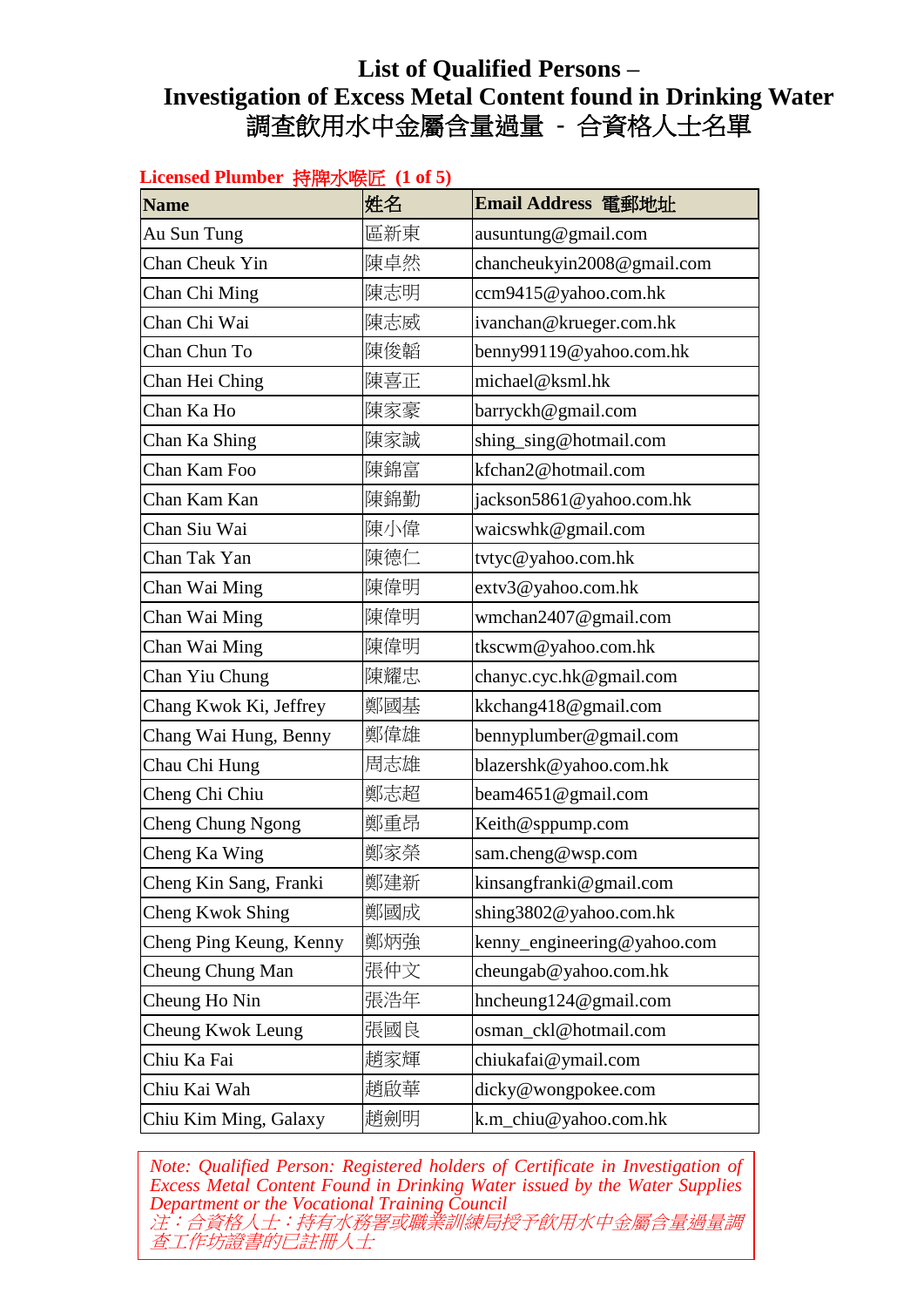| Licensed Plumber 持牌水喉匠 (2 of 5) |     |                              |  |
|---------------------------------|-----|------------------------------|--|
| <b>Name</b>                     | 姓名  | Email Address 電郵地址           |  |
| Cho Wing Chun                   | 曹永俊 | chowc10@connect.hku.hk       |  |
| Choi Chiu Ming                  | 蔡超明 | alexchoicm@yahoo.com.hk      |  |
| Choi Foon Tin                   | 蔡歡天 | ftchoi@gmail.com             |  |
| Chong Man Fai                   | 莊文輝 | manfai_chong@yahoo.com.hk    |  |
| Chong Wing Kai                  | 莊永楷 | rickyc.polyu@gmail.com       |  |
| Choy Wai Yip                    | 蔡偉業 | wychoy@gmail.com             |  |
| Chui Tsz Wai                    | 徐紫慧 | chuitszwaielva@yahoo.com.hk  |  |
| Chung Chi Ho, Joe               | 鍾志豪 | threeki@gmail.com            |  |
| Chung Chun Yu                   | 鍾振宇 | raphael_chung2@yahoo.com.hk  |  |
| Chung Kin Pong                  | 鍾健邦 | kp_hk@yahoo.com.hk           |  |
| Chung Tak Wa                    | 鍾德華 | wlbieltd@gmail.com           |  |
| Fan On Tik                      | 范安廸 | otafan@gmail.com             |  |
| Fok Tak Hung, Tony              | 霍德洪 | arman118@yahoo.com.hk        |  |
| Go Ka Sum                       | 吳家森 | sg@yeepo.com.hk              |  |
| Ho Man Ho                       | 何文浩 | hmanh2000@gmail.com          |  |
| Ho Man Tai                      | 何民泰 | mtho1915@gmail.com           |  |
| Ho Wai Ming                     | 何偉明 | raymondesther@yahoo.com      |  |
| Ho Wan Lok, Vernon              | 何允諾 | vernonho1206@yahoo.com.hk    |  |
| Ho Wing Cheong, Gary            | 何永昌 | garyho4435@gmail.com         |  |
| Ho Wing Hei                     | 何永熙 | zapan418@yahoo.com.hk        |  |
| Ho Wing Wai, Edmond             | 何穎威 | Edmond.WW.Ho@linkreit.com    |  |
| Hui Chun Kit                    | 許俊傑 | ckhui@rocketmail.com         |  |
| Hui Yin Fat                     | 許賢發 | superflo.eng@gmail.com       |  |
| Hung Ka Ming                    | 洪嘉銘 | hungkaming1986@yahoo.com.hk  |  |
| Ip Chung Tak                    | 葉頌德 | ctitak@yahoo.com.hk          |  |
| Keung Wing Tai, Afread          | 姜榮泰 | afreadkinhing@gmail.com      |  |
| Ko Shun Wei                     | 高舜尉 | ko.chris@gmail.com           |  |
| Kwok Chun Keung                 | 郭俊強 | samuelckkwok@yahoo.com.hk    |  |
| Kwok Wai Ming                   | 郭衛明 | kwokwaixming@gmail.com       |  |
| Kwong Luen Wo, Jackson          | 鄺聯和 | jacksonkwong@election.com.hk |  |

**Licensed Plumber** 持牌水喉匠 **(2 of 5)**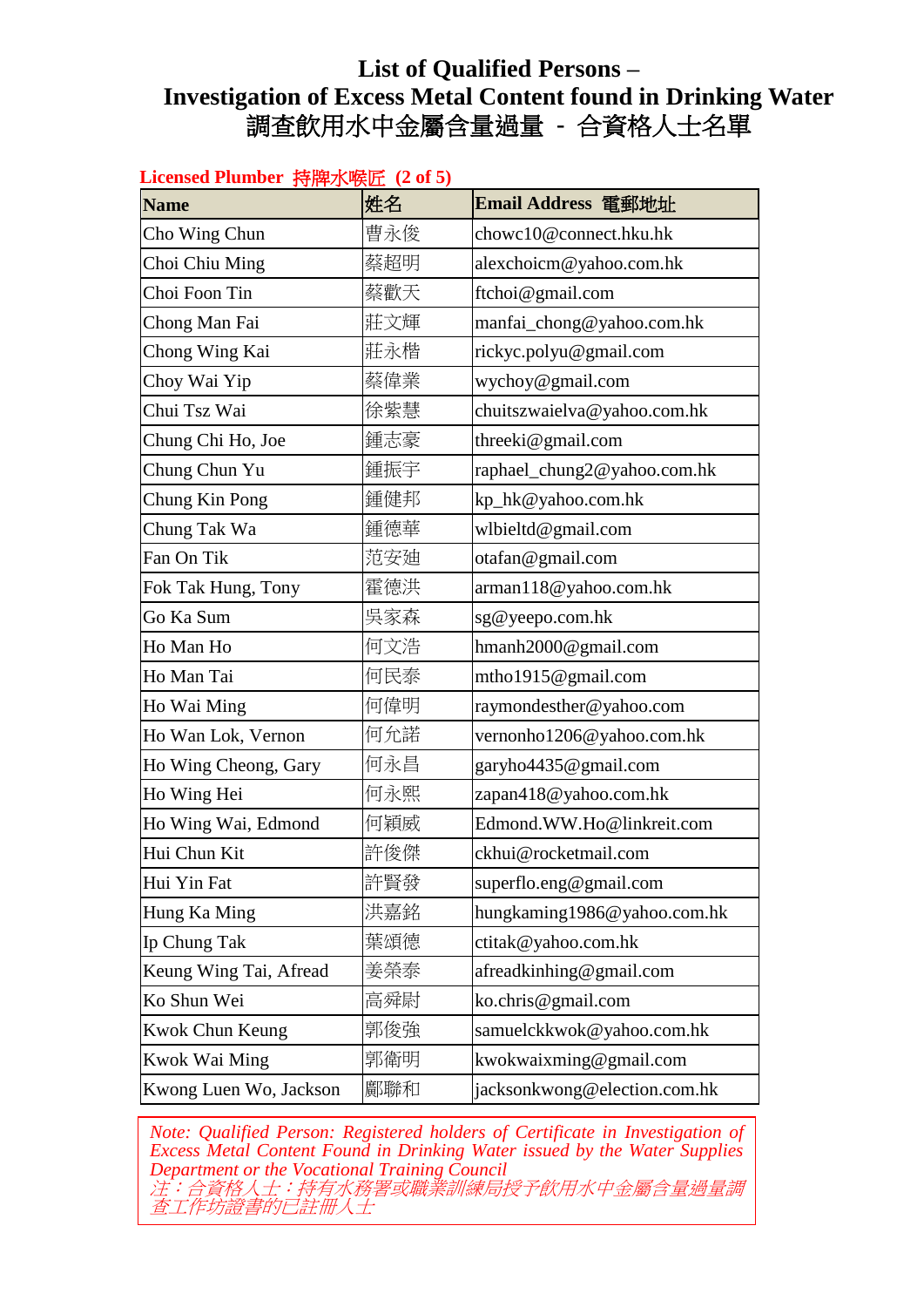| Licensed Plumber 持牌水喉匠(3 of 5) |     |                           |  |
|--------------------------------|-----|---------------------------|--|
| <b>Name</b>                    | 姓名  | Email Address 電郵地址        |  |
| Lai Che Kwok                   | 黎治國 | sunnylaichekwok@gmail.com |  |
| Lai Hon Sing                   | 黎漢聲 | laikevinhs@gmail.com      |  |
| Lai Leong Fai                  | 黎亮輝 | chechen8888@gmail.com     |  |
| Lam Din Fai, Ricky             | 林殿輝 | rickyfai@gmail.com        |  |
| Lam Ming Chung                 | 林明忠 | stanley6628@hotail.com    |  |
| Lam Sai Yi                     | 林世誼 | tony336@live.hk           |  |
| Lam Shing Wo                   | 林承和 | lamshingwo@yahoo.com.hk   |  |
| Lam Wai Kan                    | 藍偉勤 | leekanco@gmail.com        |  |
| Lam Wing To                    | 林泳濤 | keith_wtl@yahoo.com.hk    |  |
| Lam Yu Hung, Peter             | 林汝雄 | yhlam95902@yahoo.com.hk   |  |
| Lau Hau Choi                   | 劉孝材 | hclau27@gmail.com         |  |
| Lau Hon Wah                    | 劉漢華 | honwahlau05@gmail.com     |  |
| Lau Kwok Yin                   | 劉國賢 | kylau@raft.com.hk         |  |
| Lee Kwok Man                   | 李國民 | kwokmanl2008@yahoo.com.hk |  |
| Lee Pok Keung                  | 李樸強 | leepokkeung@yahoo.com.hk  |  |
| Lee Pok Kin                    | 李樸健 | micky_lee222@hotmail.com  |  |
| Lee Sai Hung                   | 李世鴻 | zone.lee.sh@gmail.com     |  |
| Leung King Hang, Terry         | 梁景恒 | swaheco@netvigator.com    |  |
| Leung Nai Ho                   | 梁廼豪 | naihol@yahoo.com.hk       |  |
| Leung Sze Man                  | 梁思敏 | simon220leung@gmail.com   |  |
| Leung Wai Chung                | 梁偉忠 | louis@member.hkie.org.hk  |  |
| Ling Pak Ngai                  | 凌百毅 | isaaclingfs@gmail.com     |  |
| Liu Ching Ho                   | 廖正豪 | nelsonliu007@yahoo.com.hk |  |
| Liu Kam Hung                   | 廖錦鴻 | drkhliu@163.com           |  |
| Liu Kin                        | 廖堅  | alron.liu@chubb.com.hk    |  |
| Lo Chun Yuen                   | 盧振源 | scofield218@gmail.com     |  |
| Lo Kam Ming                    | 盧錦明 | loming $907$ @gmail.com   |  |
| Lo Kin Lun                     | 勞建倫 | timothy_lkl@hotmail.com   |  |
| Lo Kwan Hang                   | 盧均恒 | cadsaint@gmail.com        |  |
| Lui Kin Cheong                 | 雷健昌 | cheonglui@live.hk         |  |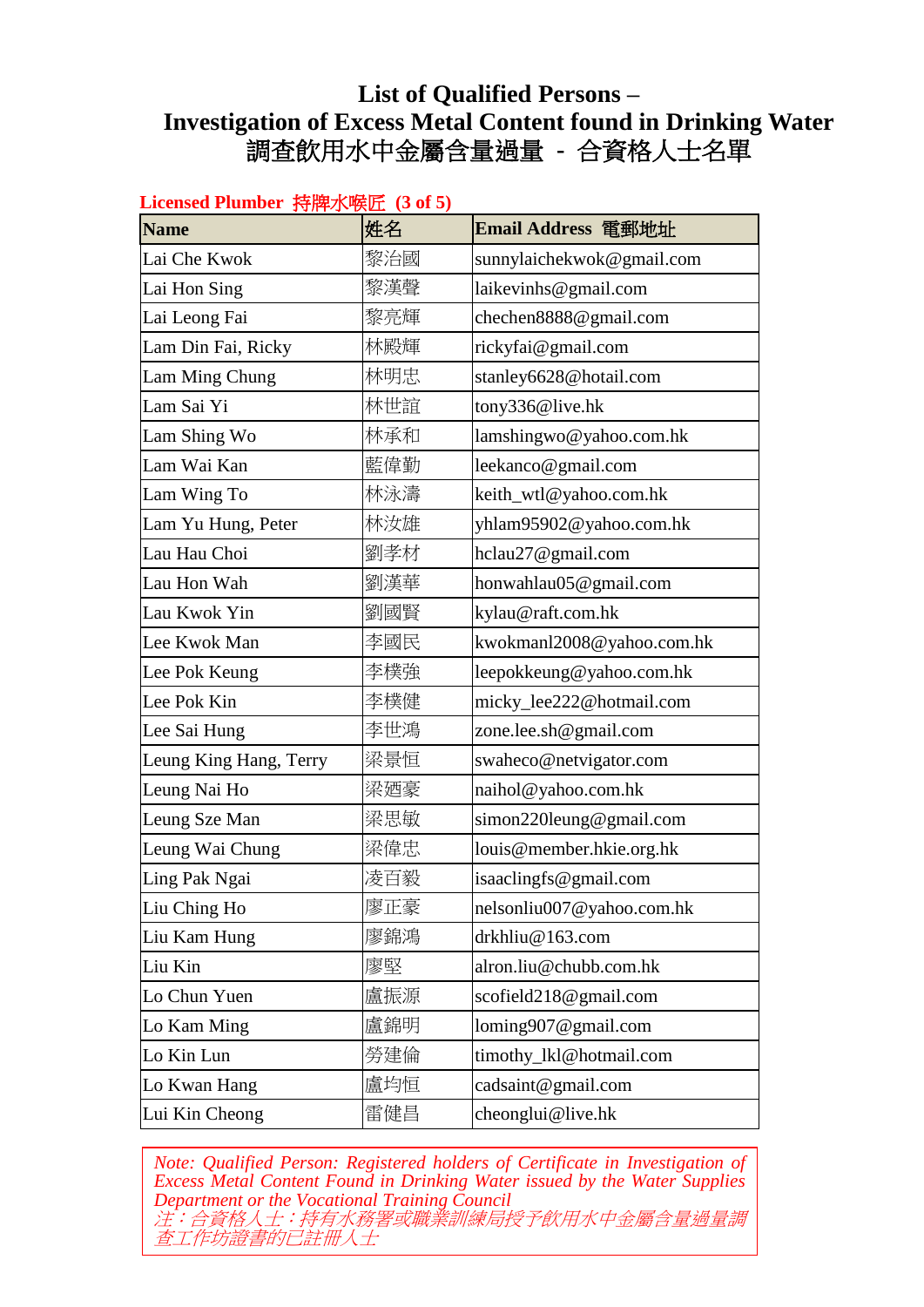| Licensed Plumber 持牌水喉匠 (4 of 5) |     |                            |  |
|---------------------------------|-----|----------------------------|--|
| <b>Name</b>                     | 姓名  | Email Address 電郵地址         |  |
| Lui Wai Kwong                   | 呂渭光 | lpwklui@gmail.com          |  |
| Ma Kwok Ting                    | 馬國庭 | J_K_Eng@hotmail.com        |  |
| Man Kam Wa                      | 文錦華 | man.maxwell@gmail.com      |  |
| Man Yun Wing                    | 文潤榮 | cm1176@yahoo.com.hk        |  |
| Mok Chi Hang, Angus             | 莫智衡 | angusmok0824@gmail.com     |  |
| Ng Por Gai                      | 吳波仔 | simonpgng@yahoo.com.hk     |  |
| Ng Wai Hung                     | 吳偉雄 | henryng0711@gmail.com      |  |
| Ng Yu Chung                     | 吳裕聰 | eddy.ng@dunwellgroup.com   |  |
| Poon Kin Chung                  | 潘健聰 | poonkinchung@ust.hk        |  |
| Poon Yiu Lung, Winfred          | 潘耀龍 | wfdpoon@yahoo.com.hk       |  |
| See Hon Kit, Walter             | 施漢傑 | ir_dr_see@yahoo.com.hk     |  |
| Shum Wai Hung                   | 岑偉雄 | sc141201@gmail.com         |  |
| Sung Man Ho                     | 宋文浩 | fushing1987@ymail.com      |  |
| Tam Chi Ming                    | 譚志明 | tam@cheunglee.com          |  |
| Tang Ping Wah                   | 鄧炳華 | perrypwtang@yahoo.com.hk   |  |
| Tang Tsz Ching                  | 鄧芷青 | sabrilatang@yahoo.com.hk   |  |
| Tang Wai Hung                   | 鄧偉洪 | bennytang1963@gmail.com    |  |
| Tong Ka Lok                     | 唐家樂 | tong871@gmail.com          |  |
| Tsang Cheung Tin                | 曾祥天 | marioengco@gmail.com       |  |
| Tsang Hing Wa                   | 曾慶華 | tsanghingwa@gmail.com      |  |
| Tsang Po Choi                   | 曾保才 | tpochoi@gmail.com          |  |
| Tsang Wai Hang                  | 曾偉恒 | ivantsang2007@hotmail.com  |  |
| Tse Chi Ping                    | 謝致平 | waynetse@live.hk           |  |
| Tse Shuk Ying                   | 謝淑英 | mariatse1@yahoo.com.hk     |  |
| Tse Wai Ning                    | 謝偉寧 | nt@yeepo.com.hk            |  |
| Tse Ying Pun                    | 謝英斌 | yingpun_tse@yahoo.com.hk   |  |
| Tung Sau Tung                   | 董守東 | jockey_2014@yahoo.com.hk   |  |
| Wan Ho Yan, Catherine           | 溫可茵 | why.catherine@yahoo.com.hk |  |
| Wan Ka Chun                     | 溫家俊 | samwan123@yahoo.com.hk     |  |
| Wong Chi Chung                  | 黃智聰 | anthonyccw14@yahoo.com.hk  |  |